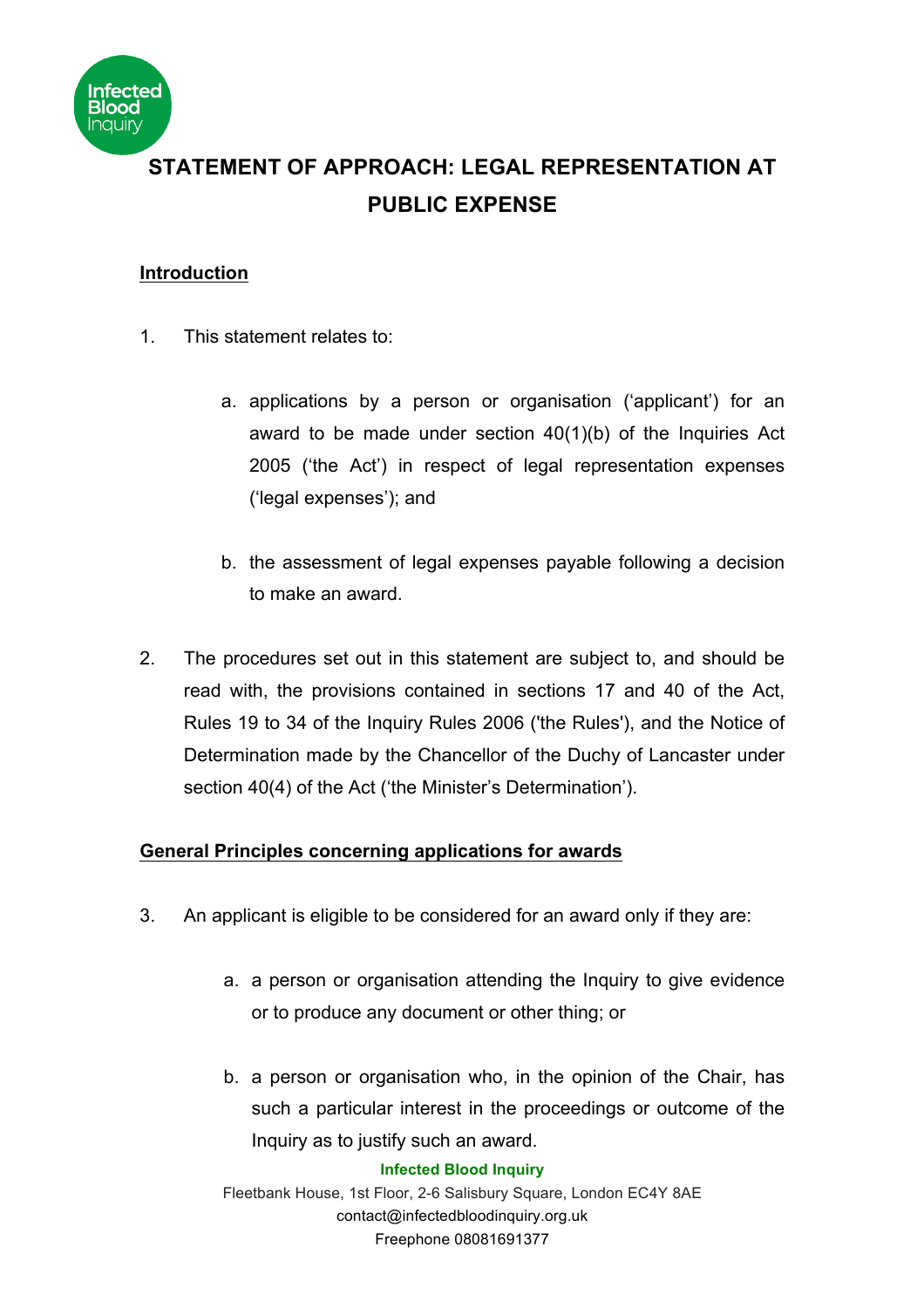- 4. In exercising his power to make an award relating to legal representation at public expense the Chair will:
	- a. act with fairness, taking account of whether making an award is in the public interest and with regard also to the need to avoid any unnecessary cost (whether to public funds, witnesses or others);
	- b. ensure that he complies with the qualifications and conditions set out in the Minister's Determination.
- 5. Having regard to the criteria set out in paragraph 3 of this statement and to the powers under section 17(1) of the Act, the Chair envisages that awards for legal expenses will be made only in cases where he decides that:
	- a. the applicant:
		- i. has relevant evidence to provide in respect of matters set out in the Inquiry's Terms of Reference; and/or
		- ii. has been designated as a core participant; and/or
		- iii. may be subject to explicit or significant criticism during the Inquiry's proceedings or in the report, or in any interim report; and
	- b. it is fair, necessary, reasonable and proportionate, and in the public interest to make an award.
- 6. Awards will generally not be made in respect of the legal expenses of substantial bodies, or the legal expenses of individuals which could reasonably be expected to be met by such bodies, unless there are special circumstances which justify a call on public funds.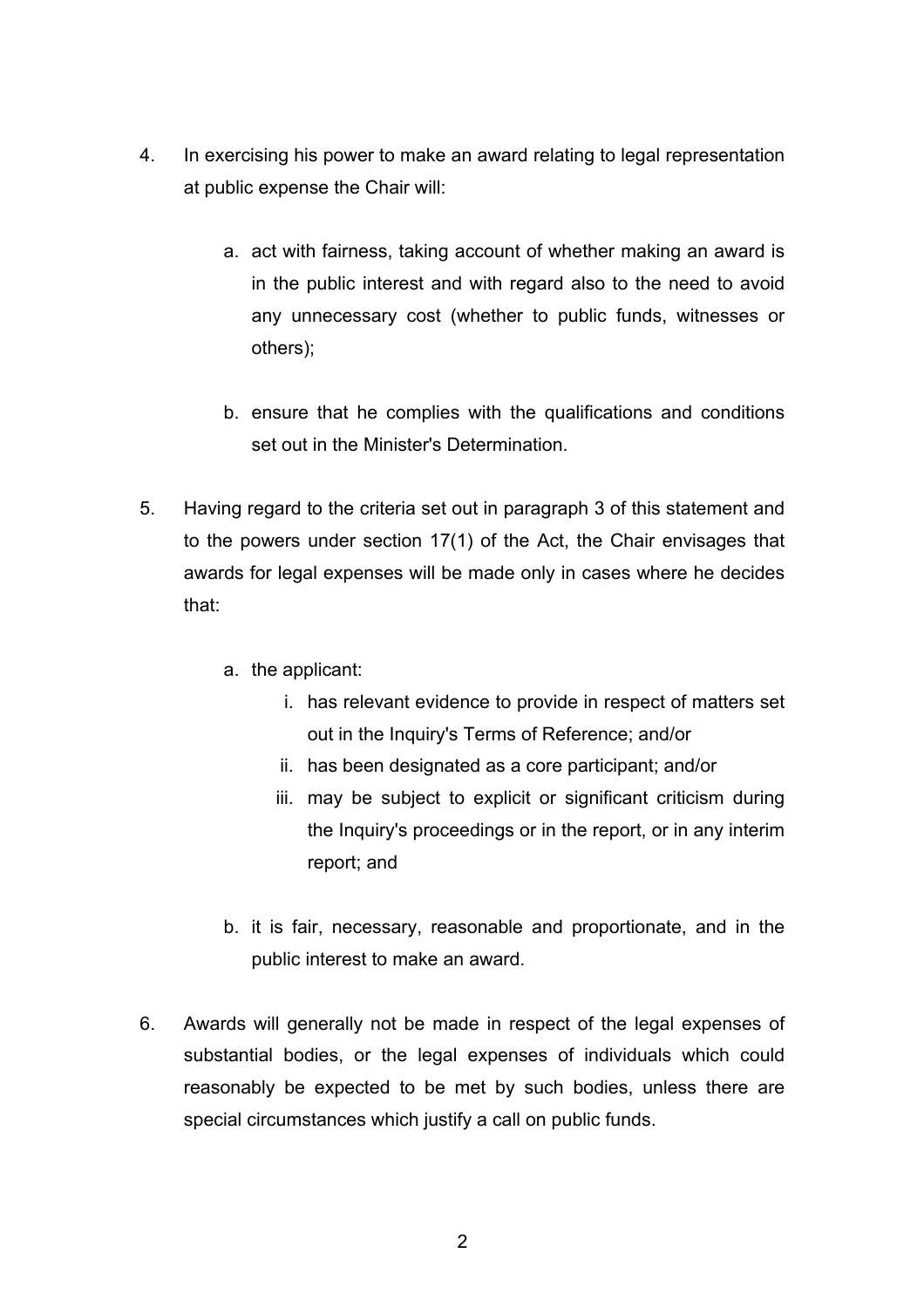7. It should not be assumed that being granted core participant status automatically confers a right to receive funding for legal representation. The Chair will apply the criteria set out at paragraphs 3 and 5 of this statement to all applications for legal expenses.

#### **The scope for legal representation at the Inquiry at public expense**

- 8. Where the Chair decides to make an award, it will only be made in respect of legal work undertaken by an applicant's legal representative whom the Chair has designated under Rule 6 or 7 of the Rules (in accordance with paragraph 2.6 of the Minister's Determination) or in respect of responding to the Inquiry's consultation on the Terms of Reference prior to the setting up date of the Inquiry (in accordance with paragraph 2.5 of the Minister's Determination), and will normally be limited to legal expenses in relation to some or all of the following matters:
	- a. advising the client in relation to the making of witness statements and/or otherwise providing evidence to the Inquiry, in accordance with any requests made by the Inquiry under Rule 9 of the Rules;
	- b. considering material disclosed by the Inquiry so far as is necessary properly to represent the client's interests;
	- c. advising the client in relation to any warning letter issued by the Chair under Rule 13;
	- d. making an opening statement, where permitted;
	- e. representing the client during their oral evidence and the evidence of others, at times and circumstances specified by the Chair;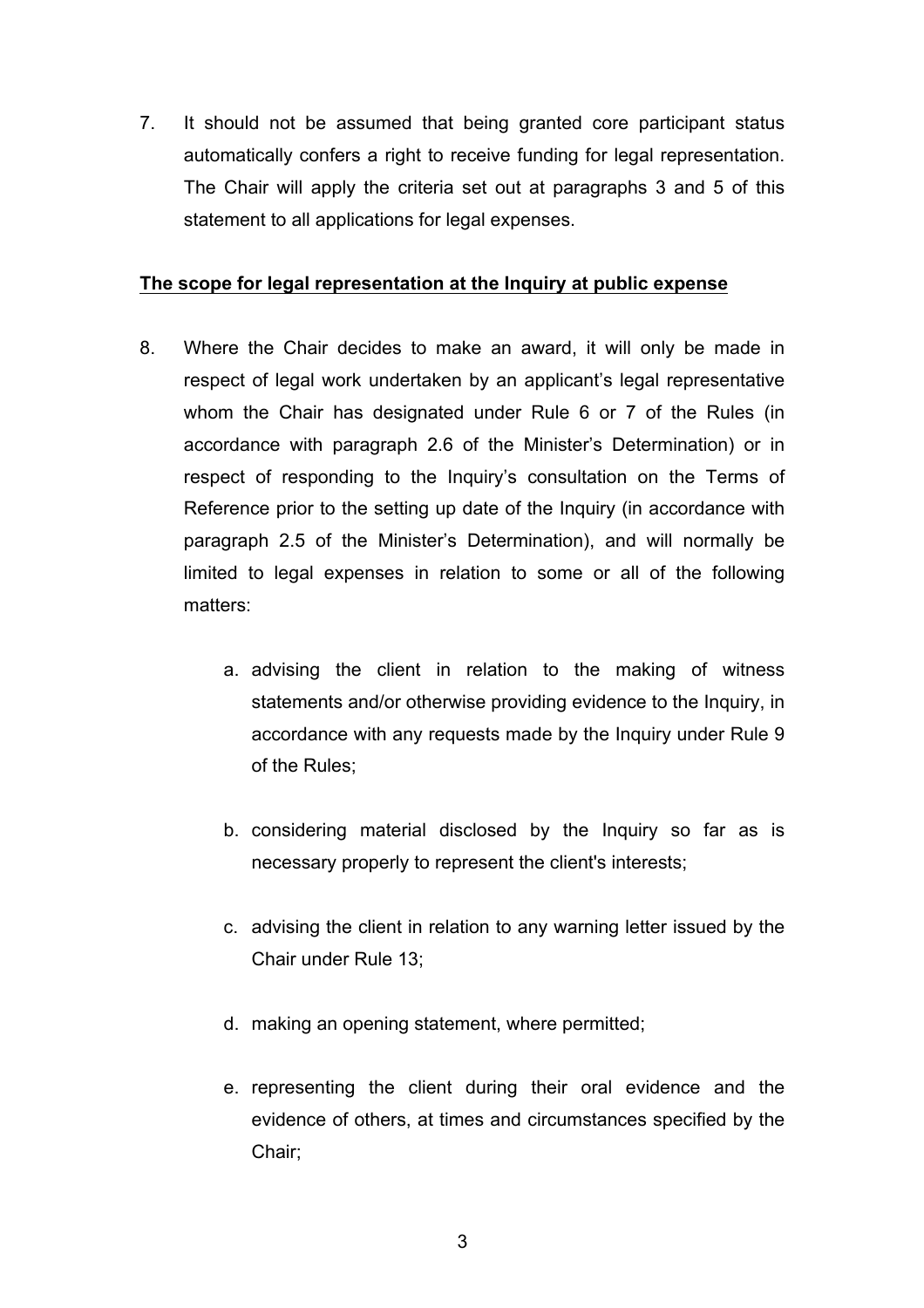- f. making applications through their recognised legal representatives to the Chair to ask questions of witnesses during a hearing;
- g. making closing statements, where permitted.
- 9. Where the Chair decides to make an award, in accordance with paragraph 2.9 of the Minister's Determination, this will not include:
	- a. investigative work as this is the role of the Inquiry;
	- b. obtaining expert reports,

save in exceptional circumstances.

10. The costs of any work undertaken by an applicant's recognised legal representative which is not in accordance with the terms of the award notified to the applicant under paragraph 18 of this statement, will be disallowed.

# **Applications for awards for legal expenses to be incurred**

- 11. An applicant who wishes to apply for an award relating to legal expenses to be incurred should submit an application to the Chair in writing using the electronic template which is available on the Inquiry website.
- 12. The applicant must provide a signed and dated confirmation of the instruction of the legal representative, and specify the following:

# *Purpose of representation*

a. if not a core participant, the reason(s) why legal representation is considered necessary;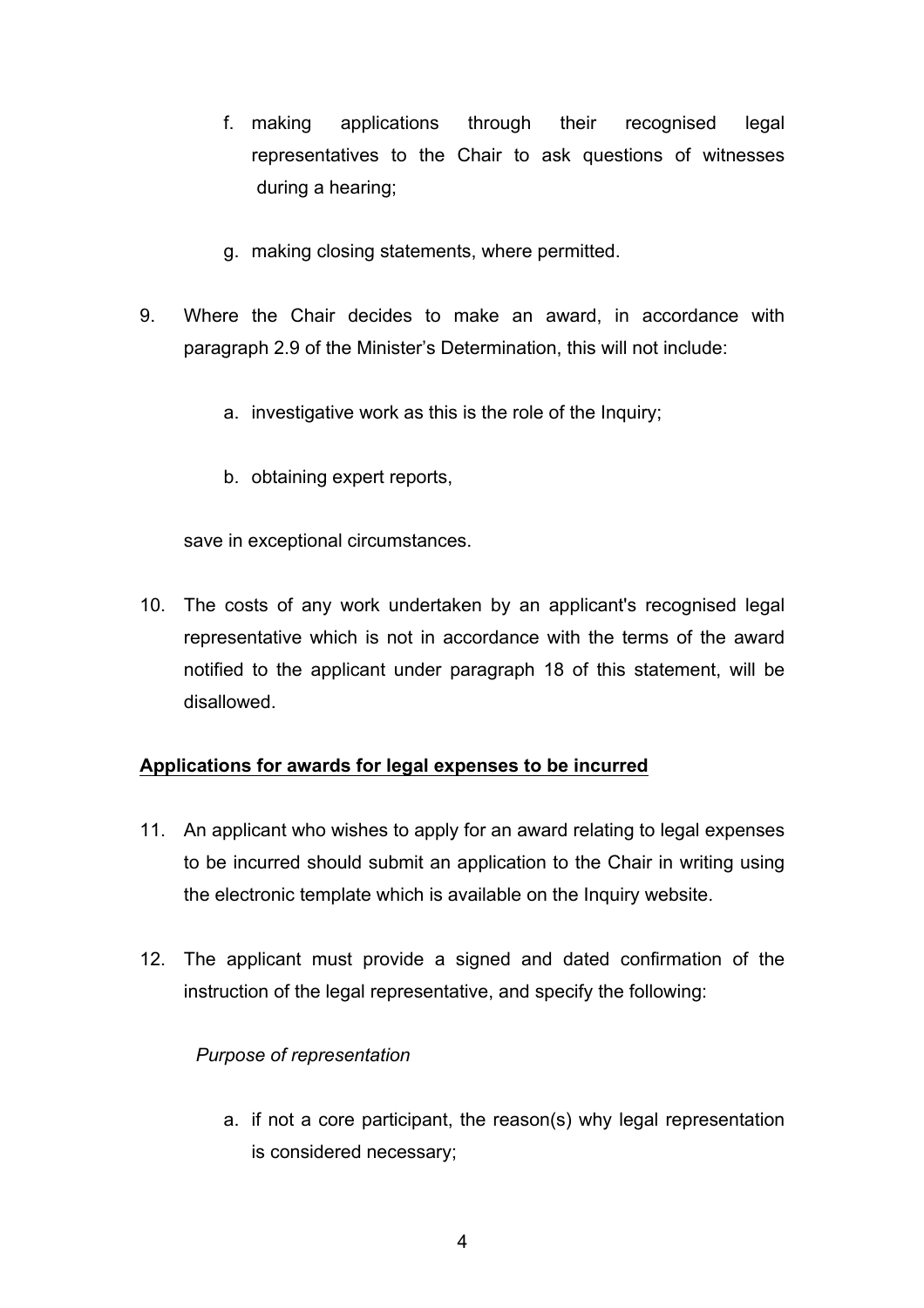- b. the nature of the public interest that will be served by an award being made from public funds (see Rule 21(2)(b) of the Rules);
- c. with reference to the Terms of Reference, the issues in respect of which legal representation is sought and the nature and the scope of the work to be undertaken;

### *Cost of Representation*

- d. the estimated duration of the legal representation;
- e. the size and composition of the team that the applicant's legal representative proposes to engage, including the seniority and proposed hourly charging rates for all solicitors and paralegals to be engaged, subject to the maximum hourly rates specified in paragraph 3 of the Minister's Determination;
- f. where it is thought necessary to instruct counsel, the reasons for so doing, the date of call of that counsel and the proposed hourly rate, subject to the maximum hourly rate specified in paragraph 3 of the Minister's Determination. It will not be acceptable to submit general claims along the lines of 'brief fee', 'refresher' or 'preparation';
- g. the number of hours each week for which it is anticipated that the legal representative's team will be engaged on Inquiry work having regard to the interest of the applicant and the part of the Inquiry in which they are seeking to participate;
- h. the number of hours each week for which it is anticipated that counsel will be engaged on Inquiry work;
- i. the amount of time that it is anticipated will be spent in conference at the end of each day of the oral hearings;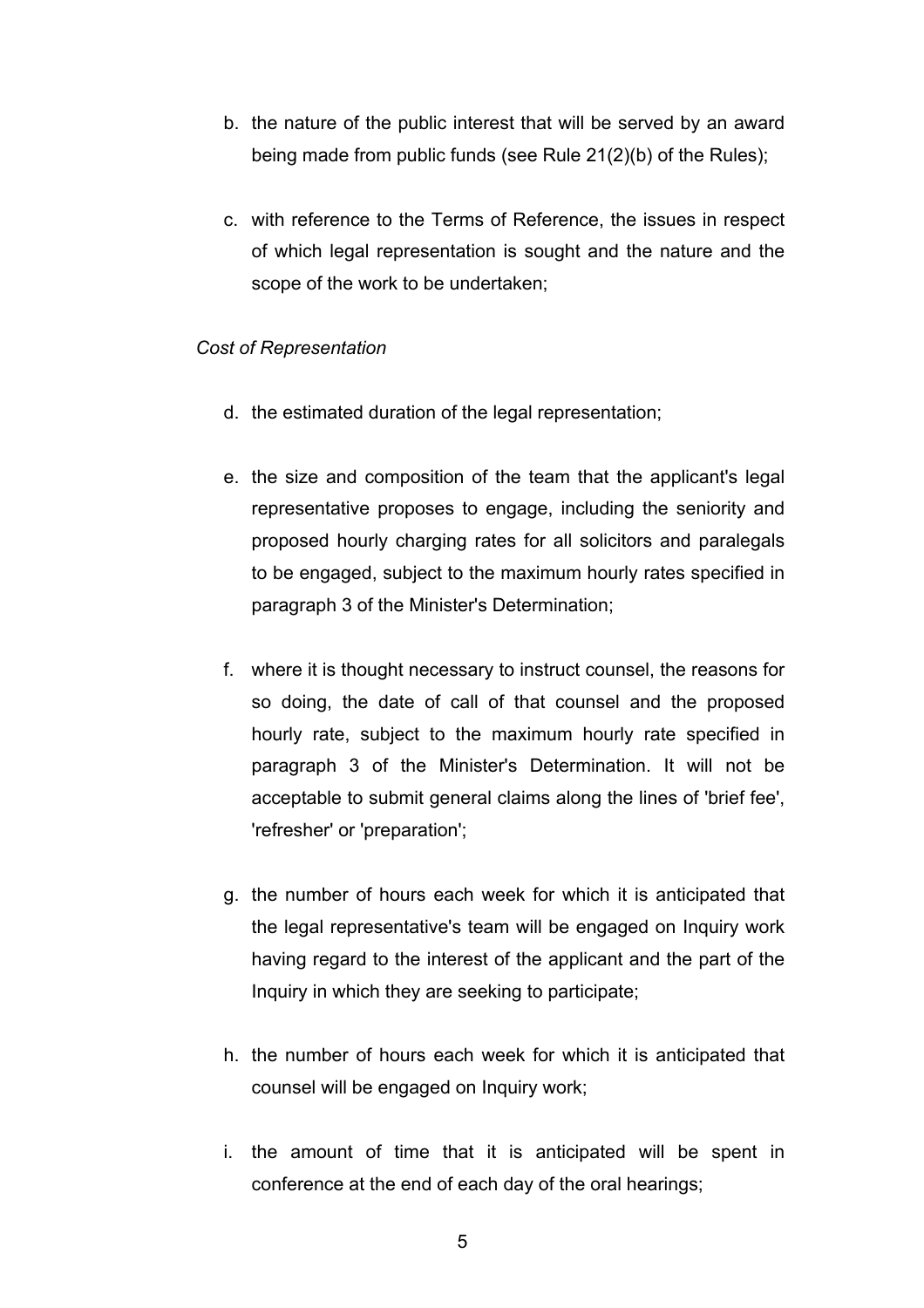j. particulars of any other foreseeable expenses relating to legal representation, including any disbursements.

### *Other information*

- k. any communication or other difficulties the applicant has in giving instructions to his/her legal representative;
- l. the applicant's financial resources (see Rule 21(2)(a)) except where this requirement is waived by paragraph 2.2 of the Ministerial Determination; and
- m. any reasons why the application for an award should be expedited.
- 13. Applicants who are core participants will be invited to make applications for specific areas of work. The first area will be applications in respect of paragraph 14 (a) and (e) below. The Inquiry will call for applications in respect of other areas of work as required.
- 14. The specific areas of work will include but not be limited to:
	- a. Provision of the applicant's written statement providing their account of how they have been infected or affected.
	- b. Consideration of relevant evidence provided by the Inquiry to the core participant/applicant via the Inquiry's online disclosure platform. This will include consideration of the documentary disclosure, expert reports and witness statements relevant to the core participant/applicant.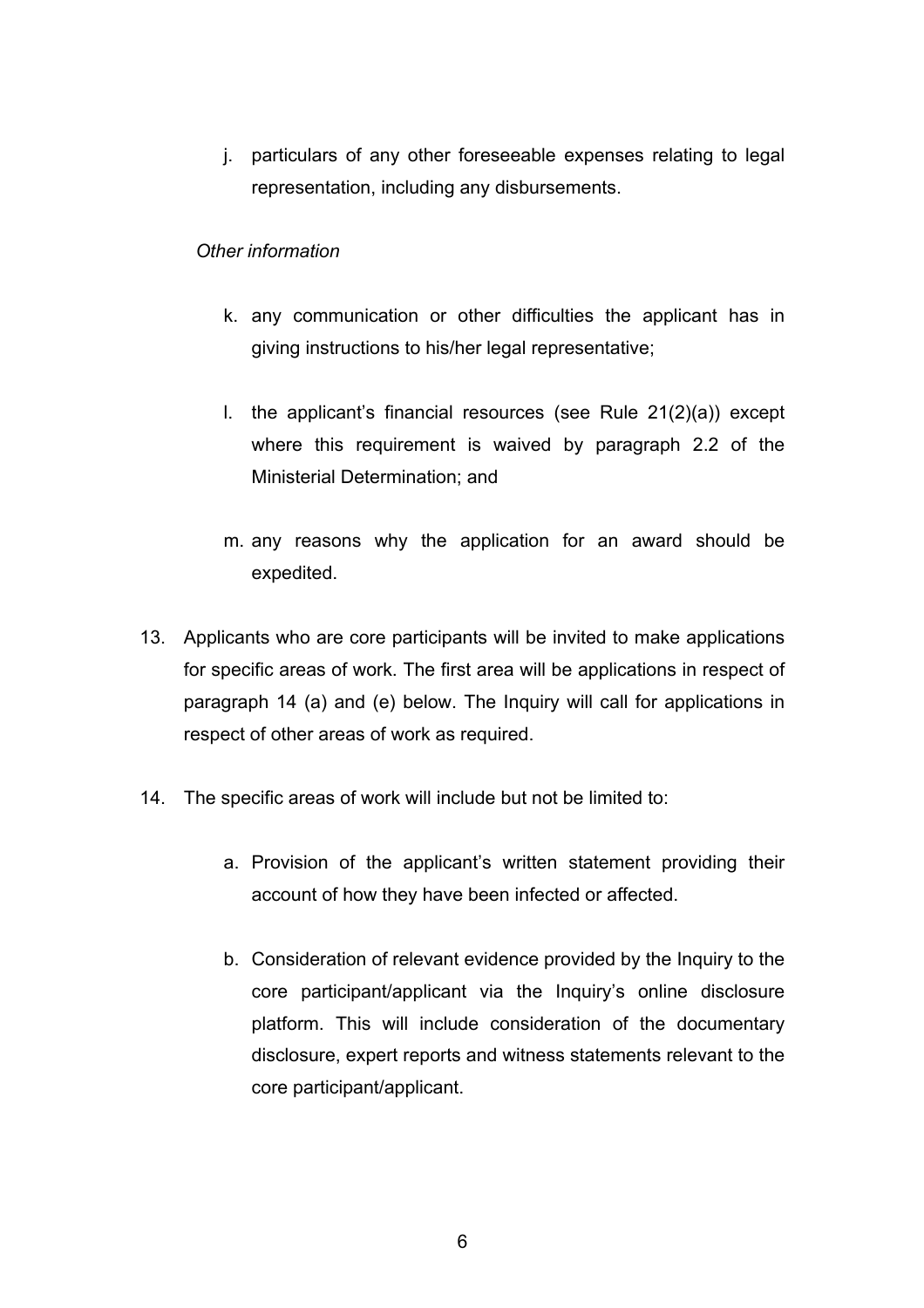- c. Provision of any further written statements to be provided by the core participant/applicant as requested by the Inquiry, to address any issues or information disclosed as above.
- d. Preparation and representation at any oral hearings. This will encompass any written opening or closing statements.
- e. Interim hearings in respect of which the core participant/ applicant requires representation.
- 15. Where that applicant is one of a number of core participants represented by the same recognised legal representative, the Inquiry may call for joint applications.
- 16. Applicants who are not core participants are invited to make one application for an award to cover all their anticipated legal expenses for the duration of the Inquiry.

# **Determination of an application by the Chair for legal expenses to be incurred**

- 17. Having regard to the provisions of the Act, the Rules, the Minister's Determination and the provisions set out in this statement, the Chair will determine an application for an award within a reasonable time.
- 18. The Solicitor to the Inquiry will notify the applicant and, where applicable, their legal representative, in writing of the Chair's determination and, where an award is made, the terms of the award. Such terms will include (but are not limited to) the following:
	- a. the nature and scope of the work that is to be funded;
	- b. designation of a recognised legal representative (where not already designated);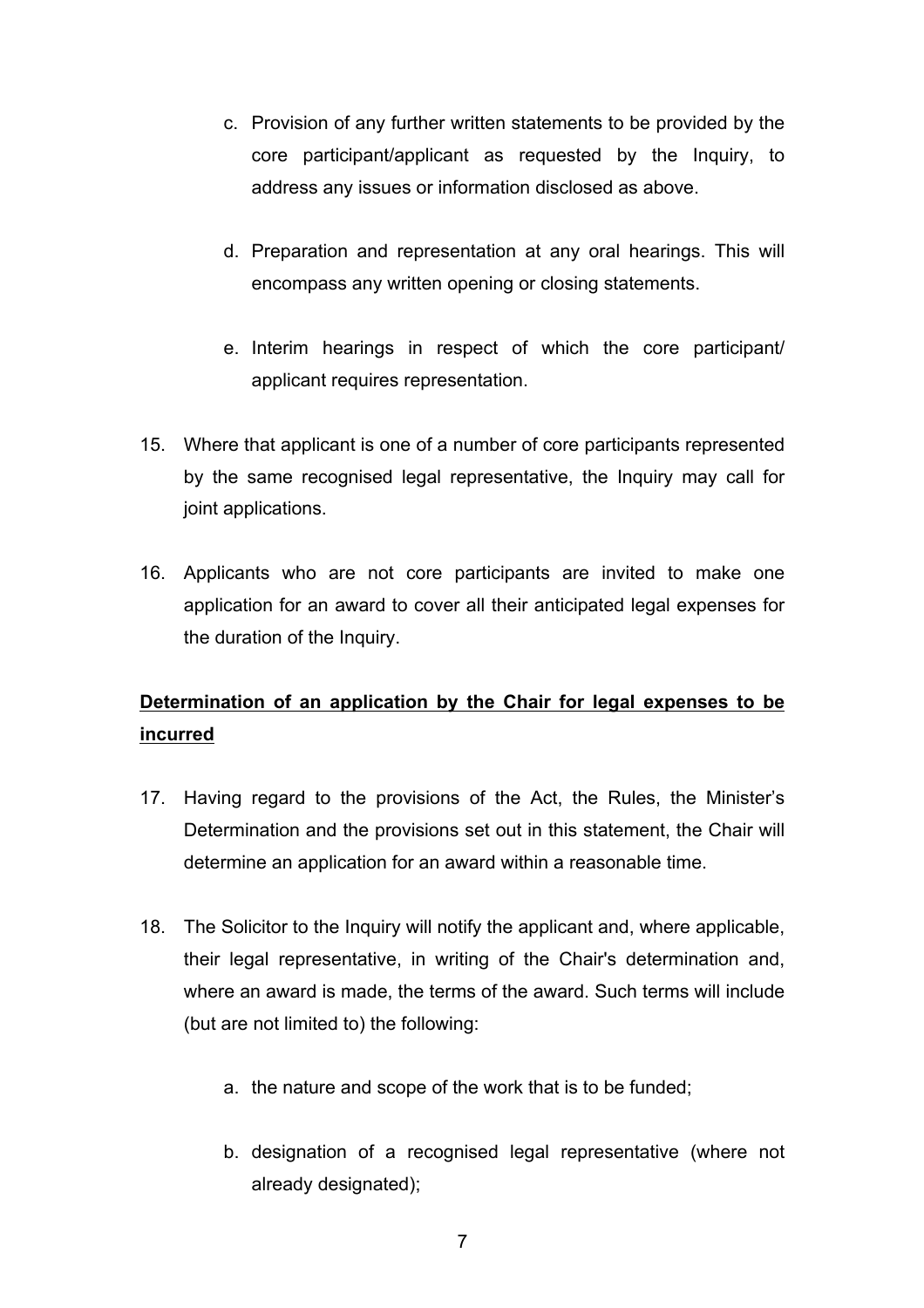- c. the size and composition of the recognised legal representative's legal team to be engaged, including the seniority and number of counsel where that is agreed to be necessary;
- d. the hourly rates for all counsel, solicitors and paralegals to be engaged, up to the maximum hourly rates as set out in paragraph 3 of the Minister's Determination;
- e. the maximum number of hours that can be charged by any member of the recognised legal representative's legal team in connection with Inquiry work in a working week, in accordance with paragraph 2.10 of the Minister's Determination;
- f. the amount and nature of any disbursements allowed;
- g. that the award is subject to the condition that payment will only be made for work that is properly evidenced and can be identified as having been done in an efficient and effective manner, avoiding unnecessary duplication and making the best use of public funds;
- h. the form in which bills relating to legal expenses are to be submitted;
- i. the frequency with which bills are to be submitted.
- 19. It will be open to the Chair, either initially or at any time after making an award, to impose further conditions on the award. This may amount to an overall financial limit on the costs to be incurred, or a limit on the number of hours to be spent on specific areas of work of Inquiry business.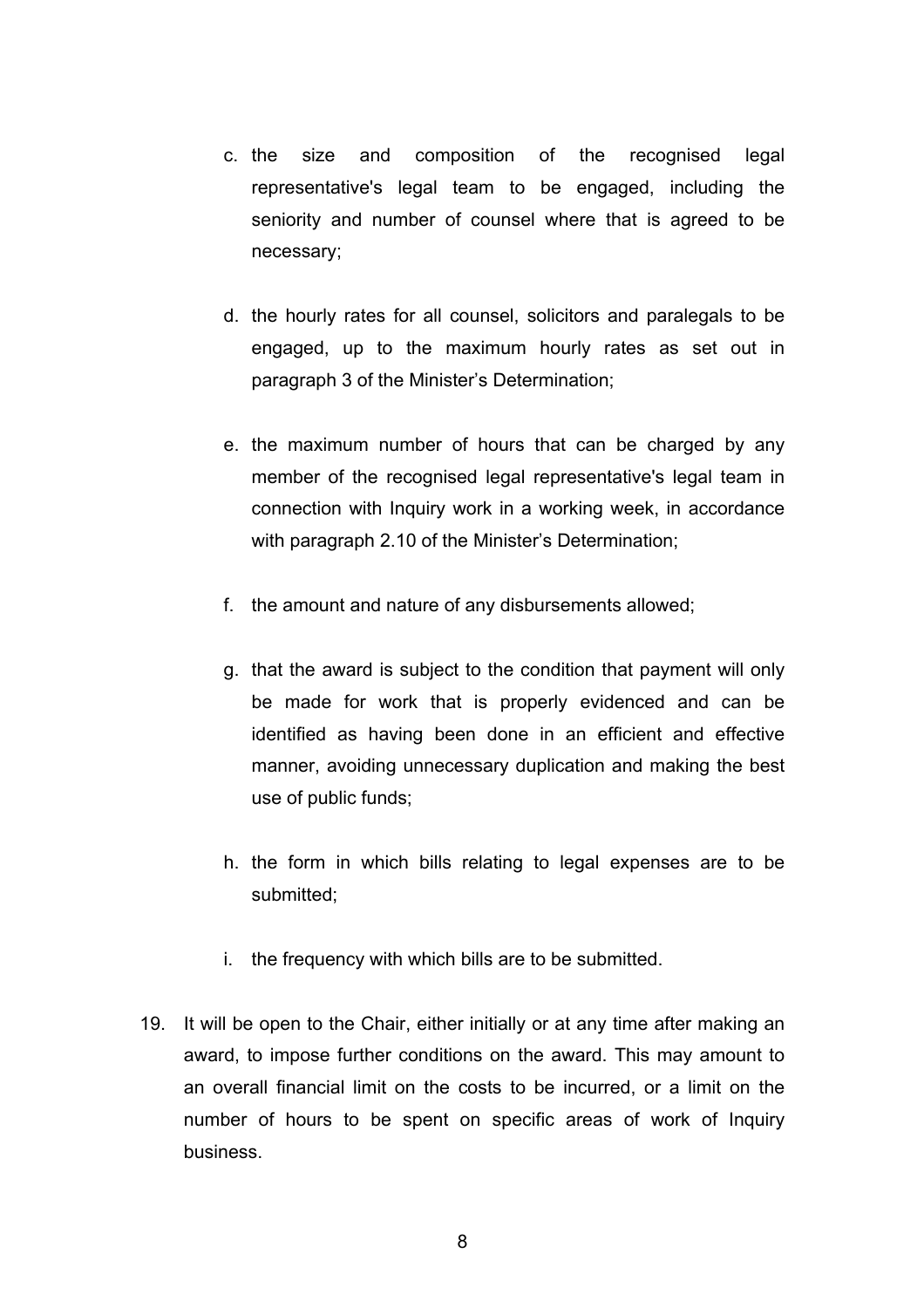# **Applications for further awards in respect of legal expenses to be incurred**

- 20. In the event that an applicant considers that he/she is likely to incur legal expenses in excess of the award made by the Chair the applicant should make an application for a further award for the further legal expenses that it is anticipated will be incurred, following the process set out at paragraphs 11-16 above.
- 21. In any such application, the applicant must also include the reason why a further application is being made and why the applicant expects to incur legal expenses in excess of the award made by the Chair.
- 22. In determining any such application, the Chair will only grant a further award if there is a good reason for the applicant having exceeded the amount already awarded for the legal work in issue.

## **Application for legal expenses already incurred**

- 23. Legal expenses incurred prior to an award having been made will be disallowed save in respect of responding to the Inquiry's consultation on the Terms of Reference prior to the setting up date of the Inquiry (see paragraph 2.5 of the Minister's Determination).
- 24. An applicant who wishes to apply for an award relating to legal expenses incurred in responding to the Inquiry's consultation on the Terms of Reference should submit an application to the Chair in writing together with a bill in the form set out at paragraphs 29 and 30 below, and a signed and dated confirmation of the instruction of the relevant firm, specifying the following: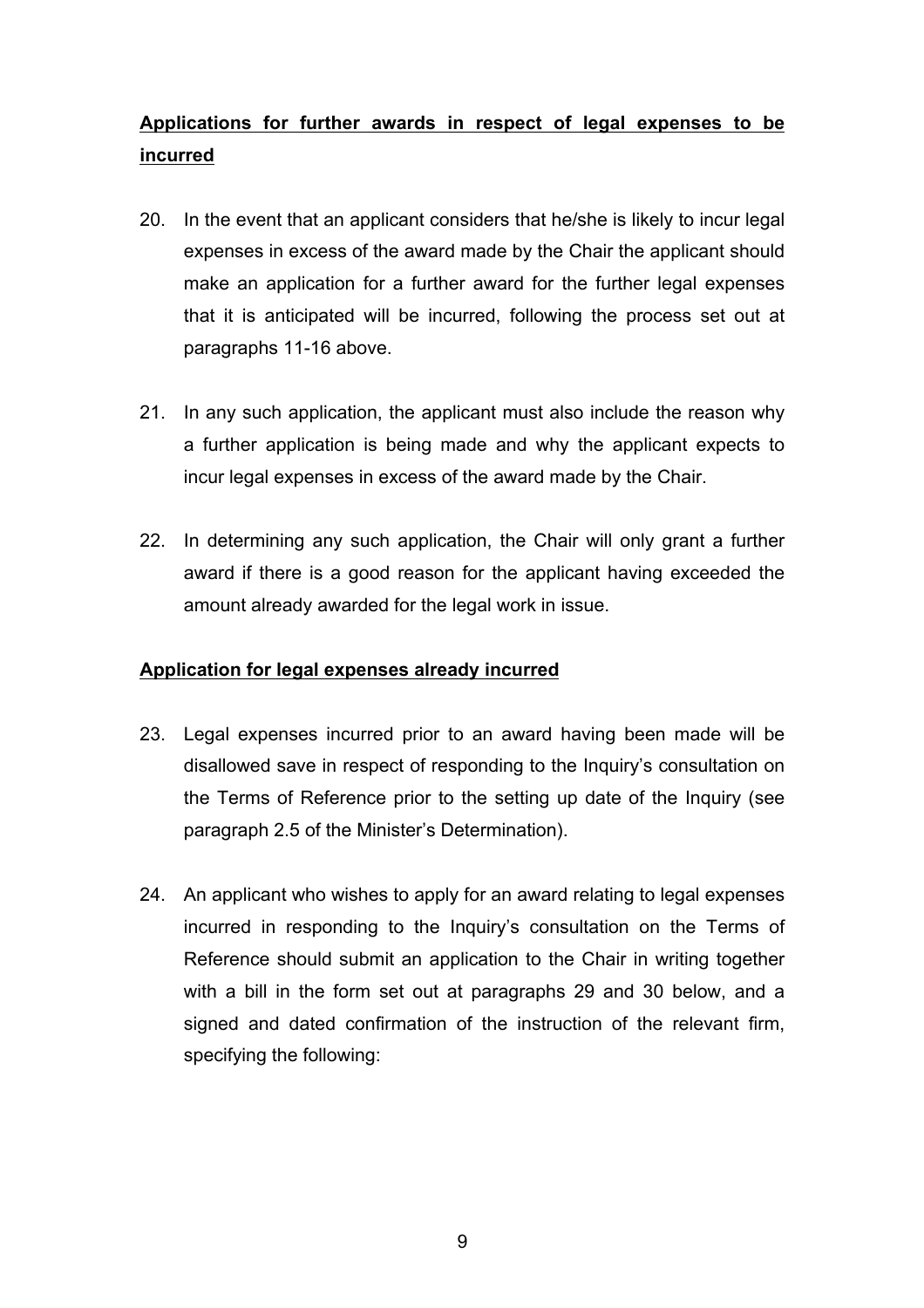### *Purpose of representation*

- a. the reason(s) why legal representation was considered necessary;
- b. the nature of the public interest that will be served by an award being made from public funds (see Rule 21(2)(b) of the Rules);

## *Cost of Representation*

- c. the size and composition of the team engaged by the applicant's legal representative, including the seniority and the hourly charging rates for all solicitors and paralegals engaged, subject to the maximum hourly rates specified in paragraph 3 of the Minister's Determination;
- d. where counsel was instructed, the reasons for so doing, the date of call of that counsel and the hourly rate, subject to the maximum hourly rate specified in paragraph 3 of the Minister's Determination. It will not be acceptable to submit general claims along the lines of 'brief fee', 'refresher' or 'preparation';
- e. where costs were incurred on behalf of more than one applicant, those costs are to be scheduled separately to costs incurred that are specific to an individual applicant;

## *Other information*

- f. any communication or other difficulties the applicant had in giving instructions to his/her legal representative; and
- g. any reasons why the application for an award should be expedited.

10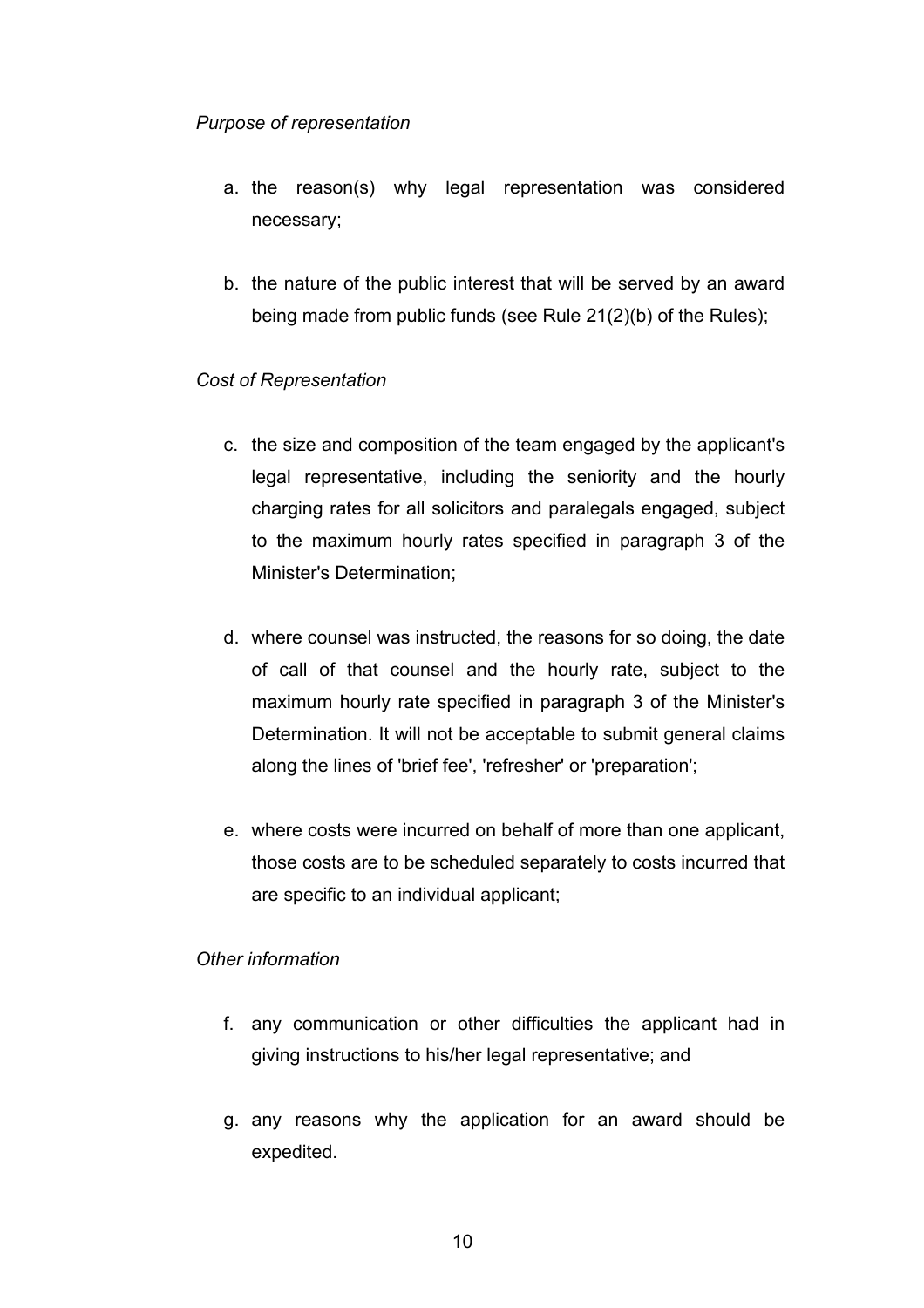# **Determination of applications for awards of legal expenses already incurred**

- 25. Having regard to the provisions of the Act, the Rules, the Minister's Determination and the provisions set out in this statement, the Chair will determine within a reasonable time whether to grant an application for an award.
- 26. The Solicitor to the Inquiry will notify the applicant and their legal representative, in writing, of the Chair's determination.
- 27. Where the Chair has determined that an award should be made, the Chair will refer the application to the Solicitor to the Inquiry for an assessment of the award. The procedure for the assessment of the incurred legal expenses is that set out at paragraphs 29 - 36 below.

### **Billing Procedures**

- 28. Save in respect of legal expenses incurred in connection with the provision of a written statement to the Inquiry in response to a Rule 9 Request, which are to be included within a monthly bill only once a final signed statement is received by the Inquiry, where the Chair has made an award for legal expenses to be incurred, the applicant to whom that award has been made must submit bills setting out the legal expenses that have been incurred pursuant to that award, to the Inquiry at monthly intervals. Such bills must be received no later than 21 days immediately following the end of the month to which they relate.
- 29. The bills shall be in the form of an electronic template which is available on the Inquiry website.
- 30. Bills submitted must contain the following information: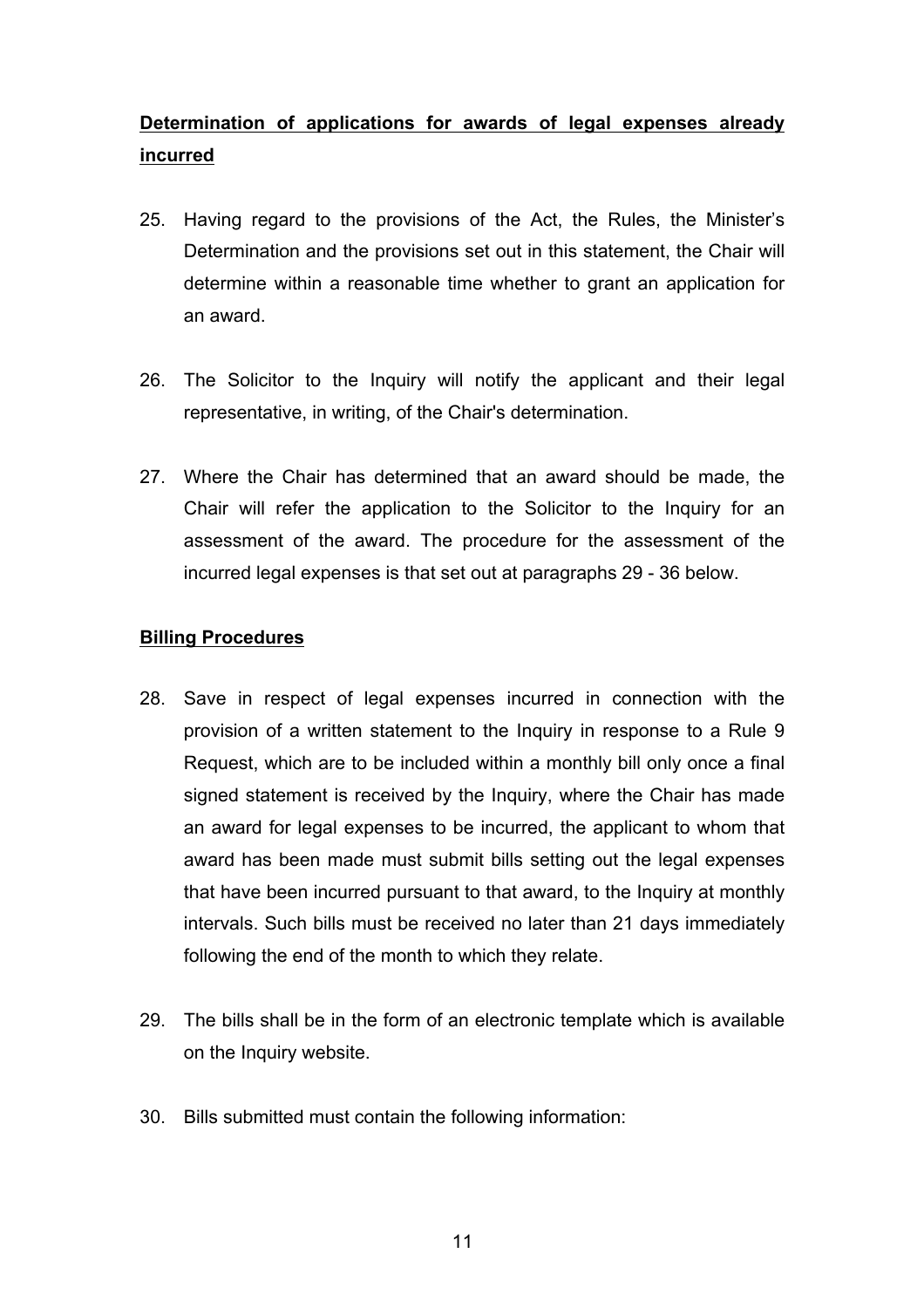- a. identification of the award to which the bill relates (save in respect of bills relating to legal expenses incurred in responding to the Inquiry's consultation on the Terms of Reference);
- b. the details of the specific area of work claimed;
- c. the hourly rates charged for each person;
- d. a list of all disbursements claimed together with appropriately evidenced receipts and invoices in support;
- e. where work has been undertaken by counsel, details of counsel's fees (supported by fee notes and signed timesheets which must specify what work was done, the date of work, and how much time was spent on it);
- f. any additional information required to properly assess the amounts claimed, as specified by the Chair;
- g. Each bill must be signed by the legal representative (the recognised legal representative where designated), who must certify:
	- i. the accuracy of the bill;
	- ii. the work claimed in the bill has been incurred in respect of the applicant(s) to which the award relates;
	- iii. in respect of each fee earner in the applicant's legal team, confirmation that the maximum number of hours in any given week in respect of all Inquiry work has not been exceeded, in accordance with paragraph 2.10 of the Minister's Determination;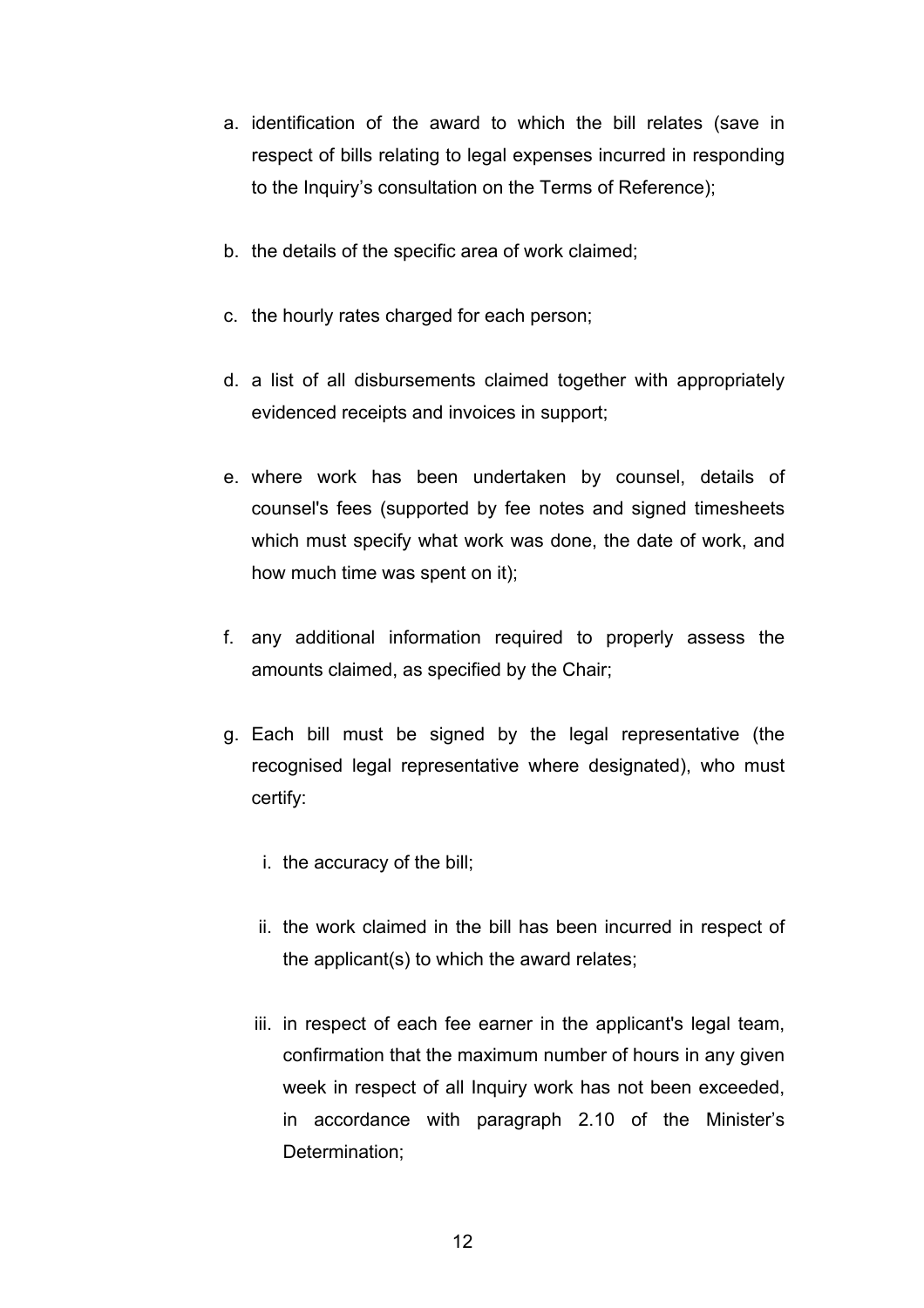- iv. that the work claimed in the bill is all referable to the Terms of Reference or (where applicable) the Inquiry's consultation on the Terms of Reference;
- v. that the work claimed is in accordance with any award made by the Chair.

### **Procedure for assessment of amounts payable under an award**

- 31. In assessing the quantum of the award, the Solicitor to the Inquiry will have regard to all circumstances, including in particular whether the legal expenses:
	- a. were proportionately and reasonably incurred;
	- b. proportionate and reasonable in amount;
	- c. claimed in accordance with the procedures set out in this statement; and
	- d. claimed in accordance with the terms of the award made by the **Chair**
- 32. Where the Solicitor to the Inquiry determines that the full amount of an applicant's claim for legal expenses should be paid, that assessment is also the final assessment.
- 33. If the applicant or their legal representative disputes the Solicitor to the Inquiry's initial assessment of a bill relating to their legal expenses, the procedure set out in Rule 29 of the Rules shall be followed.

### **Review of an assessment of an amount payable under an award**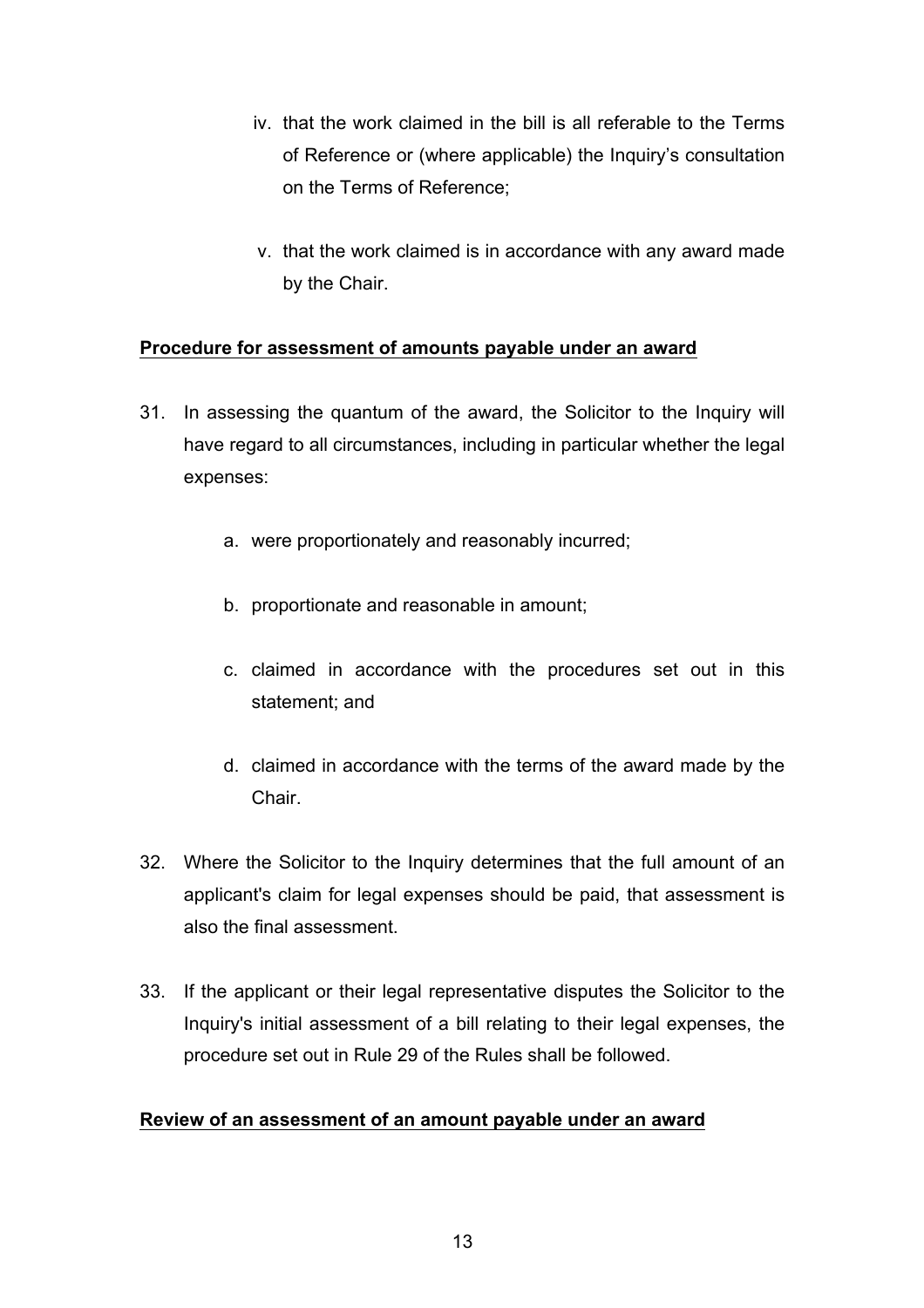- 34. Where a dispute remains following completion of the procedure set out in Rule 29, the Chair must, in accordance with Rule 31 either:
	- a. engage the assistance of a costs assessor by referring the assessment together with all relevant evidence and documentation to that costs assessor; or
	- b. require the Solicitor to the Inquiry to issue a final assessment of the disputed bill of costs.

### **Payment**

- 35. Where:
	- a. the Chair, pursuant to Rule 31(1)(b) of the Rules, requires the Solicitor to the Inquiry to issue a final assessment of the amount of the award; or
	- b. the Solicitor to the Inquiry and the applicant agree on the amount of the assessment at any time after the Chair's referral of the application to the costs assessor and before the date of the review hearing,

the Chair will make an award and arrange for payment of the final assessment in accordance with Rule 34(1).

- 36. Where the amount of the award has been reviewed by the costs assessor in accordance with Rule 31(1)(a), the Chair will make an award and arrange for payment of the cost assessor's assessment in accordance with Rule 34(2).
- 37. All payments will be made either by Bankers' Automated Clearing System (BACS) or payable order at the Inquiry's discretion. To enable payment to be made, an applicant or legal representative will be required